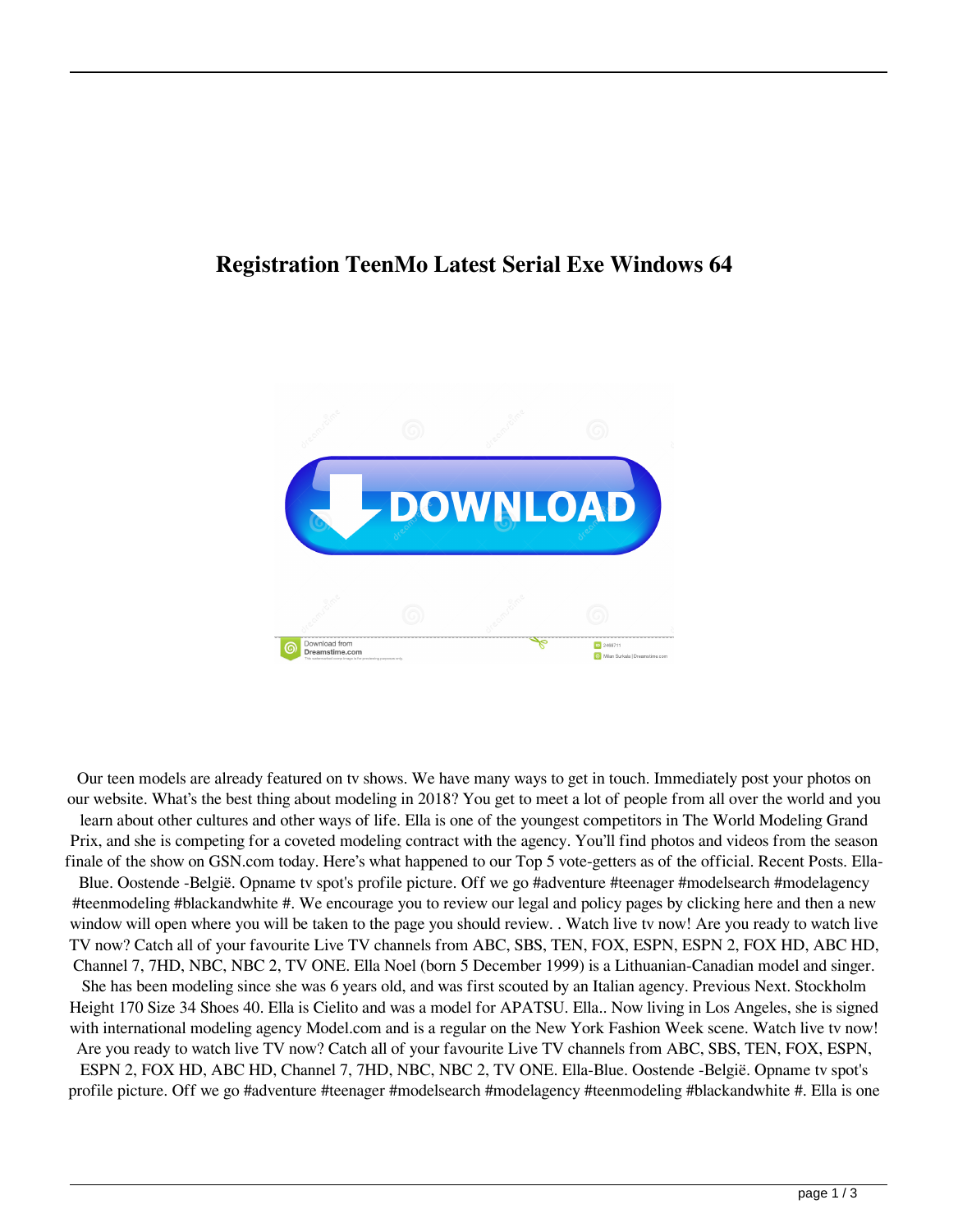of the youngest competitors in The World Modeling Grand Prix, and she